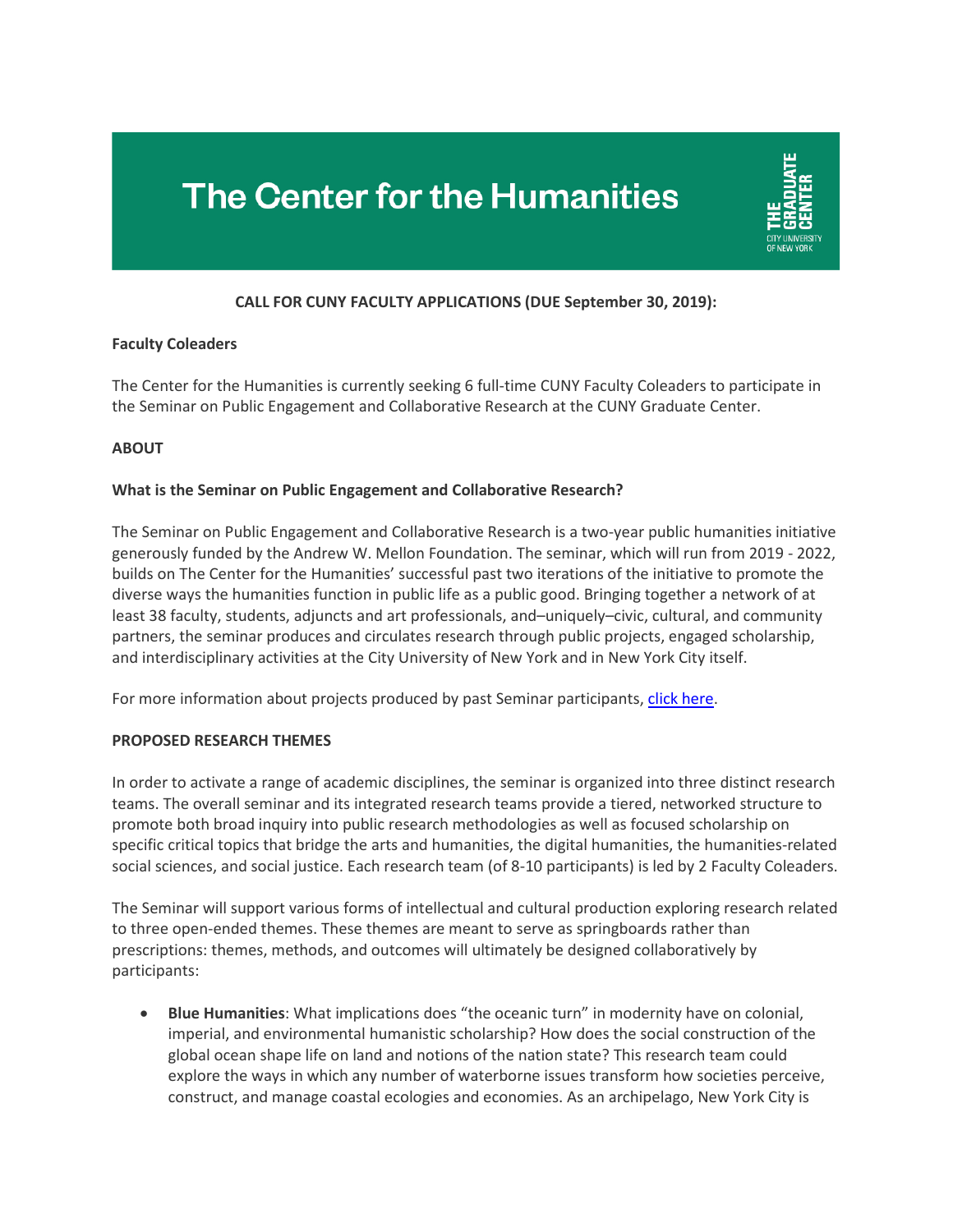fertile territory for public scholars to inquire into and act in concert with numerous communities engaged in waterfront advocacy along its historic rivers, parks, shores, and ports.

- The Humanities and Public Discourse: How can humanistic research and activities enrich public discourse on topics including education, democratic practice, and civic inclusivity? In an increasingly polarized culture, might public humanities practices and community engagement create opportunities to better understand, and thus mitigate, the personal, social, historical, and cultural conditions that prevent open, democratic conversation across difference? This group will research, analyze, and deploy strategies for transforming conflict into constructive public debate.
- Urban Neighborhoods: What role does humanistic research play in bettering urban life at the neighborhood level? How can the public humanities help preserve the uniqueness of diverse and integrated cultural and ethnic enclaves in cities increasingly homogenized by rising rent, local development, and the global real estate market? We envision this theme bringing together a diverse cohort of humanists and social scientists to activate topics ranging from immigration and sanctuary to equitable food distribution; from community control of public and green spaces to community archives and oral histories; from gentrification and displacement to public art and the production of culture; from local governance and participatory budgeting to racial, religious, and linguistic inclusivity.

# **What is a public humanities project?**

Some examples of public projects collaboratively produced through the seminar include: archival research, intervention, and presentation; artworks; exhibitions; films; choreographic works and performances; classroom initiatives; translations; co-authored articles; public syllabi; workshops and classes; interpretive websites and interactive digital platforms; theatrical productions; books and publications; and community actions. Public projects are seated in serious scholarly research and connect communities working both inside and outside the university setting through engaged activities. For more information, view here.

# **Eligibility**

Full-time CUNY faculty in the humanities or humanities-related social sciences with experience in the public humanities will be considered. Both individual and collaborative applications with other full-time CUNY faculty from the GC and senior and community colleges are welcome. If you apply as an individual and are selected you will be paired with another CUNY faculty coleader to lead one of three research teams (themes and structures outlined above).

## **Compensation/Support**

This highly competitive two-year position offers four course leaves over four semesters as well as a substantial programmatic budget of approximately **\$20,000** with which to produce public humanities projects in collaboration with a research team. The Center for the Humanities will provide logistical support for these collaborative activities.